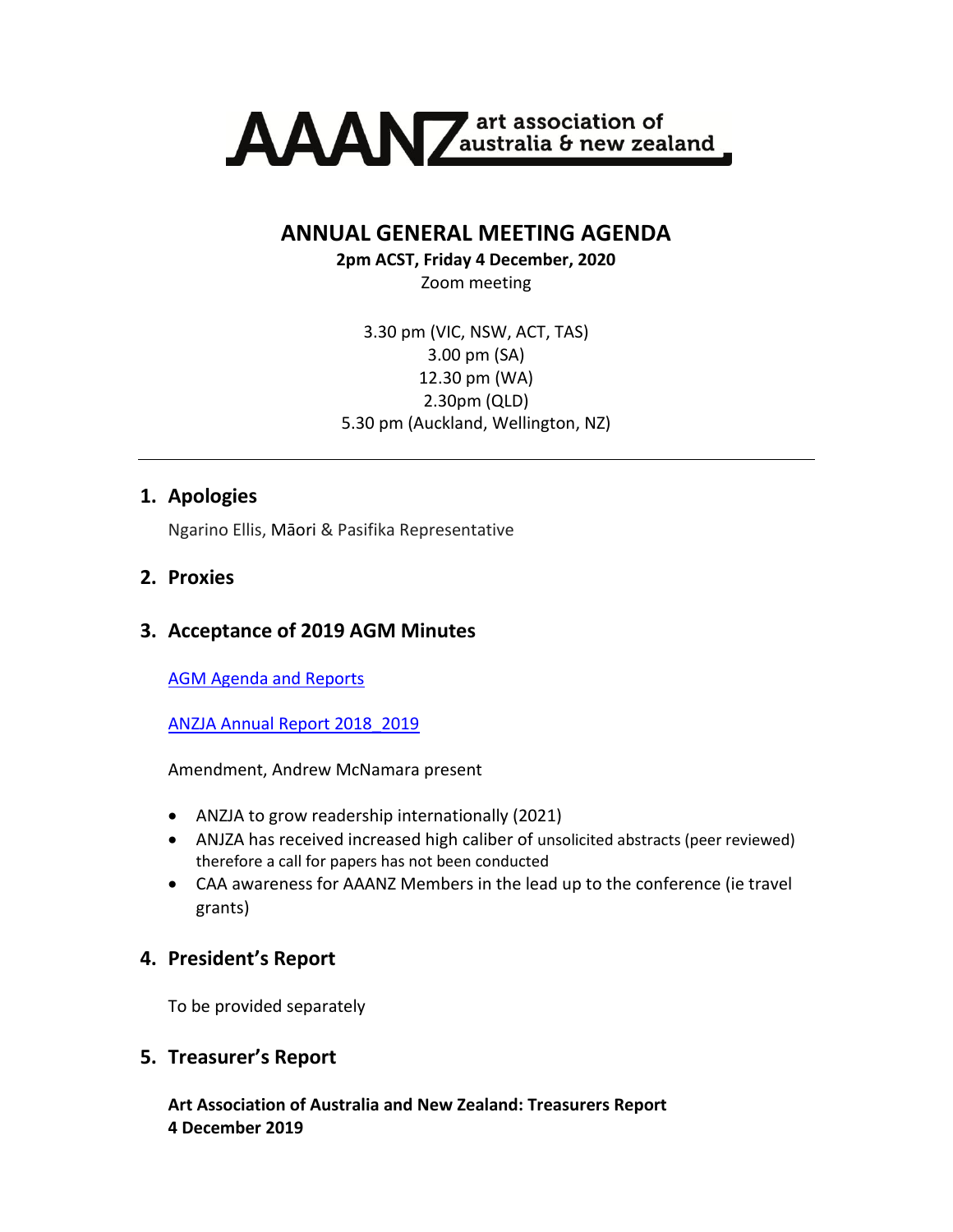#### **Korin Lesh**

The year started with assets of \$53,093.84. The association brought in \$22, 623.44, but had expenses of \$61,285.20.

The 2019/2020 year absorbed some prior carry-over expenses:

- AAANZ paid \$7,697 more for journal expenses than in the previous year (19/20: \$24,896.50, 18/19: \$17 199.50)
- The business manager wages were in arrears and then also paid in advance per the arrangement with Charles Darwin University - so these expenses appear inflated by \$11,930.13 more than the previous year (19/20: \$27,500.00, 18/19: \$15,569.87)
- NZ Auckland conference reimbursement of \$10,000 wasnot received due to the financial burden that the university incurred

Although absorbing the above costs, the membership drive in June 2020 was successful and membership rates are at comparative levels to previous years.

At the end of the financial year June 2020 AAANZ had bank funds/ assets of \$14,432. From looking at prior years' financialsthere are ebbs and flows. Next year's bank statements will benefit from this year's absorbed expenses. However, there should be concern that what was expected to be a successful Sydney conference will not bolster our currently depleted bank account as would have been expected.

Currently (Dec 2020 in the 2020/2021year) the association has bank monies/assets of \$31,293.

Thanks so much to our business manager Rebecca Renshaw for all her hard work and volunteer commitment to AAANZ. She has worked tirelessly to manage the affairs of the association. She has secured reduced marketing fees with Art monthly, initiated and administered the membership drive, and supported myself (as this year I was managing a sick daughter for 6 months) with day-to-day financial needs of AAANZ.

Korin Lesh AAANZ Treasurer

**[AAANZ Profit and Loss FY 2019\\_2020](https://www.dropbox.com/s/4pyhm4mb99tffln/AAANZ%20Profit%20and%20Loss%20FY%202019_2020.pdf?dl=0)**

**[AAANZ Balance Sheet FY 2019\\_2020](https://www.dropbox.com/s/0eyqlruaq8bjgxs/AAANZ%20Balance%20Sheet%20FY%202019_2020.pdf?dl=0)**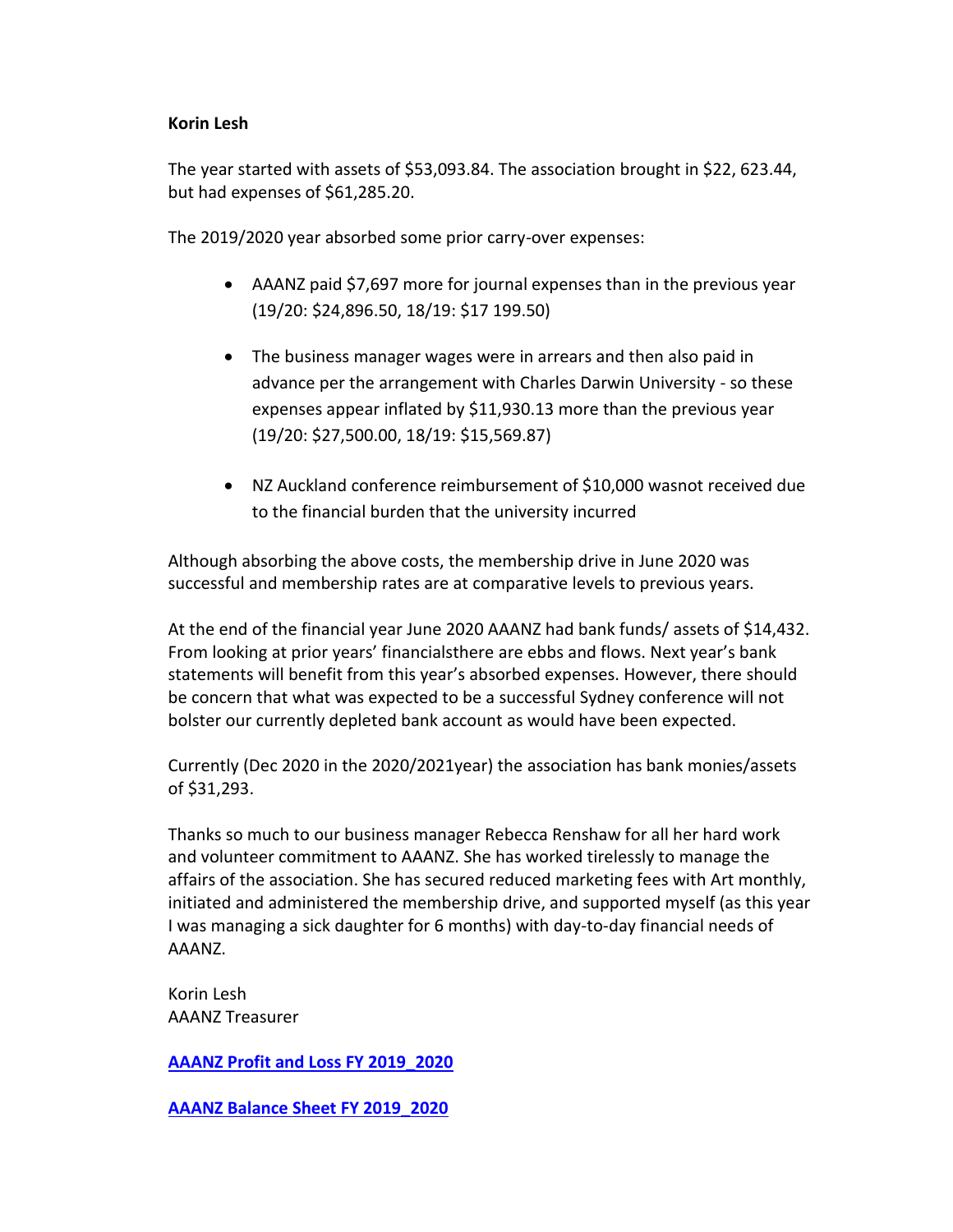### **6. Journal Report**

#### **[ANZJA Annual Report](https://www.dropbox.com/s/tjg9jp8li77d5yr/ANZJA%20Annual%20Report%202019_2020.pdf?dl=0)**

### **7. Business Manager's Report**

#### **Art Association of Australia and New Zealand: Business Managers Report Friday 4 December 2020 Rebecca Renshaw**

Following the 2018–2019 FY AAANZ saw an increase in assets and membership. This was mainly due to large numbers attending the conference in Melbourne. The 2019– 2020 FY AAANZ has experienced a decrease in assets and membership. This is in part due to the carryover of expenses as outlined in the Treasurers Report, a decrease in attendance to the conference in Auckland (comparative to Melbourne) and financial pressure experienced by Members and the wider arts and cultural sector due to Covid-19. The 2020–2021 FY will be challenging for the Association due to the postponement of the conference in Sydney to the 2021–2022 FY.

To address these issues the following items are in discussion with Wendy Garden, Korin Lesh and Katrina Grant:

- Investigation into an online platform that integrates with the website and has capabilities for streamlining administrative processes (including a database, automatic membership renewals, online forms for prizes and grants, advocacy updates and actions for members). The program is called AirTable and will be implemented and rolled out in the 2020–2021 FY. The software is free however in future to be able to benefit from its full capabilities a fee will need to be factored into the budget
- Benchmarking and researching have begun for a refresh of the AAANZ brand and its sub-brands such as the AWAPAs. The next stage is to implement a plan for roll-out whilst being conservative with budgetary constraints (for example the preliminary work will be done in-house)
- Cross-promotional activities with Art Monthly have been successful with an online and print presence. Further activities and relationships will be explored that sit outside the university sector such as with Arts Hub and the Writers Festival. This will increase awareness of AAANZ and its work and target a membership base who may not be aware of the Association and would like to support, or a younger generation of members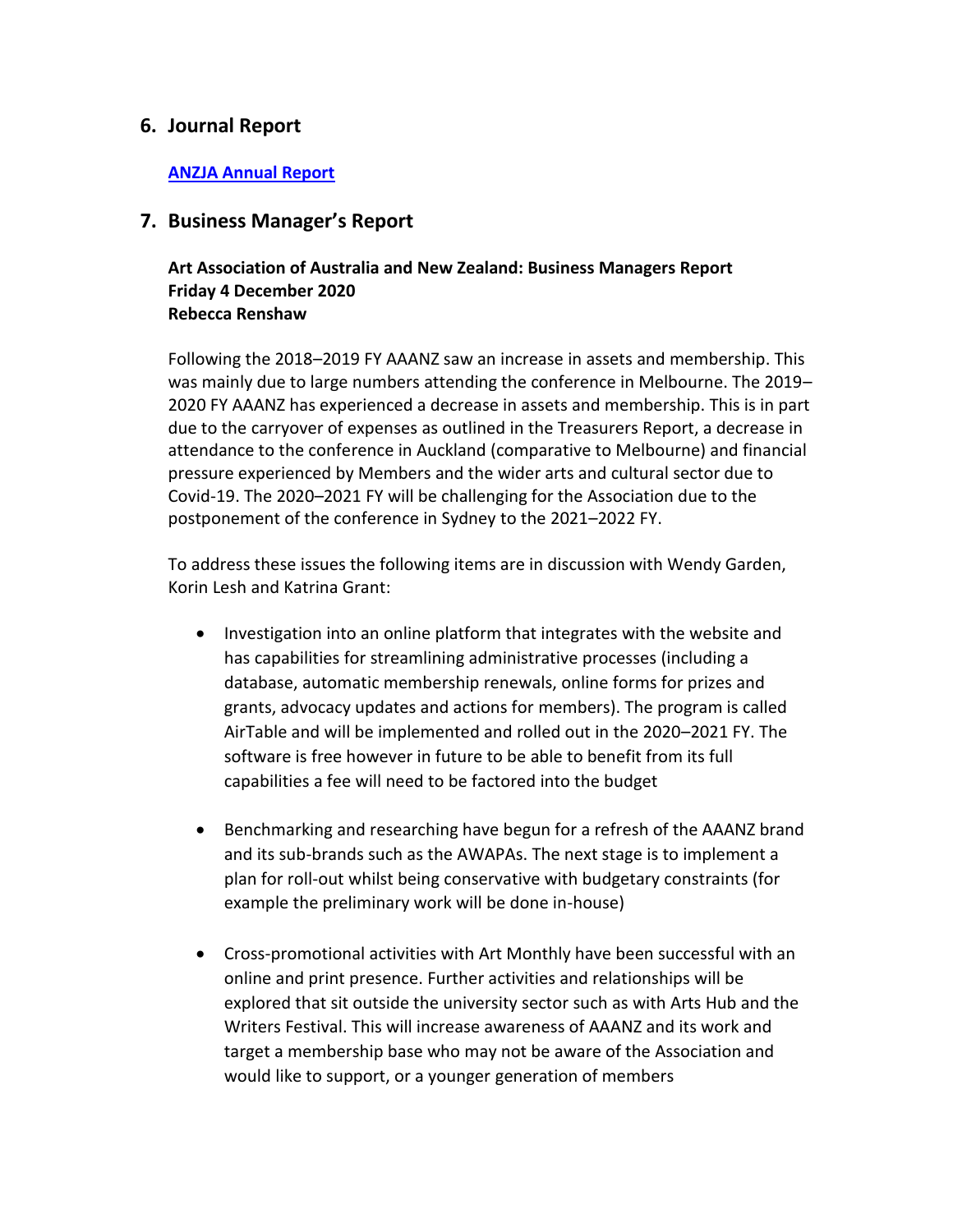- For the conference in Auckland an incentive was offered to new/renewing AAANZ Members, a discounted subscription to the Art Monthly journal. Member incentives will be explored leading up to the conference in Sydney 2021
- A lapsed member drive was conducted prior to the end of the 2019–2020 FY. The cost of membership was discounted to incentivise lapsed members who had disengaged with AAANZ, who were experiencing financial pressures due to Covid-19 and in acknowledgment that the 2020 conference in Sydney was postponed
- In the second half of the 2020–2021 FY financial analysis will be conducted including trends and budget forecasts. A Cash Manager account will be investigated so that "money in the bank" will be able to earn interest and can be transferred into the Business Account to pay costs (such as for the journal)

AAANZ Membership base for the 2018–2019 FY was 336 (a growth of 19% from the previous financial year 2017–2018). Of that there were 180 full, 140 concession, 8 large institutional and 8 small institutional members. The AAANZ Membership base for the 2019–2020 FY was 249(a decrease of25% from the previous financial year 2018–2019). Of that there were 114 full, 123 concession, 5 large institutional and 7 small institutional members.

The "News" page of the website continues to be used by the sector and Members as a direct way for the sharing of communication such as industry news, awards/prizes, employment opportunities and advocacy. The subscriber list is 2,137 (an increase of 17% from the previous financial year 2018–2019). The average open rate is between 35% and 45% which is above the industry average of 21.11%. 64% of subscribers are highly engaged and interact regularly with AAANZ News.

I would like to thank the AAANZ Executive and AAANZ Members for their ongoing support throughout the year. The feedback, suggestions, and communications I receive is invaluable for the ongoing work AAANZ is committed to and the Members it represents. The Association relies on the voluntary commitment of its Members and Executive Committee and for that I am also very appreciative. I would like to acknowledge the following people who collaborate regularly with me, Wendy Garden, Katrina Grant, Anthony White, Korin Lesh, Oscar Waugh and Kate Fennel.

# **8. Declaration election/appointment to positions on Executive Committee**

### **Vacancies on Executive Committee:**